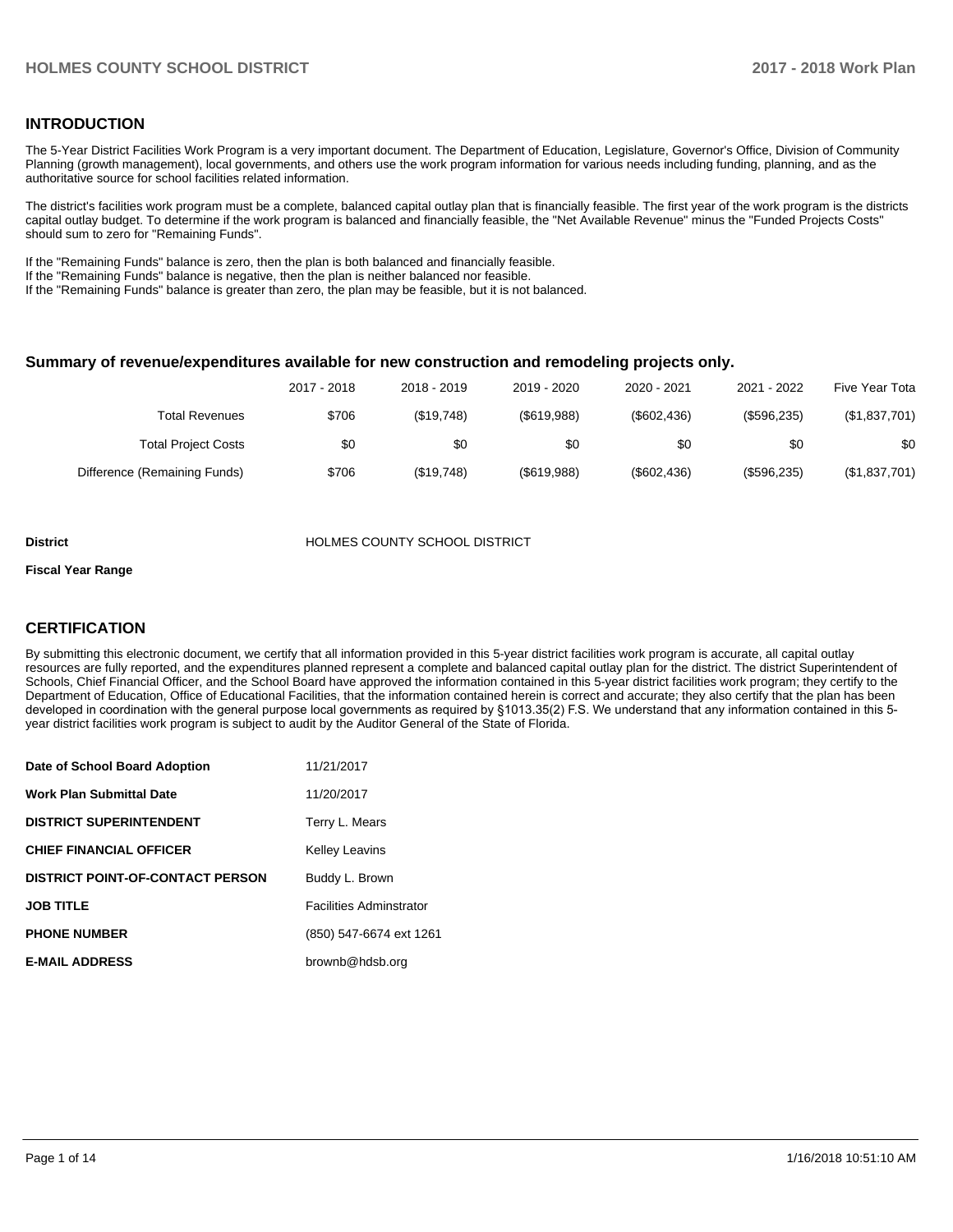# **Expenditures**

## **Expenditure for Maintenance, Repair and Renovation from 1.50-Mills and PECO**

Annually, prior to the adoption of the district school budget, each school board must prepare a tentative district facilities work program that includes a schedule of major repair and renovation projects necessary to maintain the educational and ancillary facilities of the district.

|                                  | Item                                                                                                                                                                                                                                                                                   |           | 2018 - 2019<br>Projected | 2019 - 2020<br>Projected | 2020 - 2021<br>Projected | 2021 - 2022<br>Projected | <b>Total</b> |
|----------------------------------|----------------------------------------------------------------------------------------------------------------------------------------------------------------------------------------------------------------------------------------------------------------------------------------|-----------|--------------------------|--------------------------|--------------------------|--------------------------|--------------|
| Safety to Life                   |                                                                                                                                                                                                                                                                                        | \$0       | \$0                      | \$0                      | \$0                      | \$0                      | \$0          |
|                                  | Locations: No Locations for this expenditure.                                                                                                                                                                                                                                          |           |                          |                          |                          |                          |              |
| Fencing                          |                                                                                                                                                                                                                                                                                        | \$0       | \$0                      | \$0                      | \$0                      | \$0                      | \$0          |
|                                  | Locations: No Locations for this expenditure.                                                                                                                                                                                                                                          |           |                          |                          |                          |                          |              |
| Parking                          |                                                                                                                                                                                                                                                                                        | \$0       | \$0                      | \$0                      | \$0                      | \$0                      | \$0          |
|                                  | Locations: No Locations for this expenditure.                                                                                                                                                                                                                                          |           |                          |                          |                          |                          |              |
| Electrical                       |                                                                                                                                                                                                                                                                                        | \$0       | \$0                      | \$0                      | \$0                      | \$0                      | \$0          |
|                                  | Locations: No Locations for this expenditure.                                                                                                                                                                                                                                          |           |                          |                          |                          |                          |              |
| Fire Alarm                       |                                                                                                                                                                                                                                                                                        | \$0       | \$0                      | \$0                      | \$0                      | \$0                      | \$0          |
|                                  | Locations: No Locations for this expenditure.                                                                                                                                                                                                                                          |           |                          |                          |                          |                          |              |
| Telephone/Intercom System        |                                                                                                                                                                                                                                                                                        | \$0       | \$0                      | \$0                      | \$0                      | \$0                      | \$0          |
|                                  | Locations: No Locations for this expenditure.                                                                                                                                                                                                                                          |           |                          |                          |                          |                          |              |
| <b>Closed Circuit Television</b> |                                                                                                                                                                                                                                                                                        | \$0       | \$0                      | \$0                      | \$0                      | \$0                      | \$0          |
|                                  | Locations: No Locations for this expenditure.                                                                                                                                                                                                                                          |           |                          |                          |                          |                          |              |
| Paint                            |                                                                                                                                                                                                                                                                                        | \$0       | \$0                      | \$0                      | \$0                      | \$0                      | \$0          |
|                                  | Locations: No Locations for this expenditure.                                                                                                                                                                                                                                          |           |                          |                          |                          |                          |              |
| Maintenance/Repair               |                                                                                                                                                                                                                                                                                        | \$196,000 | \$210,000                | \$210,000                | \$210,000                | \$210,000                | \$1,036,000  |
|                                  | Locations: ALTERNATIVE EDUCATION SCHOOL, BETHLEHEM SCHOOL, BONIFAY ELEMENTARY, BONIFAY MIDDLE, BONIFAY PK-08 SCHOOL,<br>BUS BARN, HOLMES SENIOR HIGH, PONCE DE LEON ELEMENTARY, PONCE DE LEON SENIOR HIGH, POPLAR SPRINGS SENIOR<br>HIGH, SUPERINTENDENT'S OFFICE, SUPERVISION OFFICES |           |                          |                          |                          |                          |              |
| <b>HVAC</b>                      |                                                                                                                                                                                                                                                                                        | \$0       | \$0                      | \$0                      | \$0                      | \$0                      | \$0          |
|                                  | Locations: No Locations for this expenditure.                                                                                                                                                                                                                                          |           |                          |                          |                          |                          |              |
| Flooring                         |                                                                                                                                                                                                                                                                                        | \$0       | \$0                      | \$0                      | \$0                      | \$0                      | \$0          |
|                                  | Locations: No Locations for this expenditure.                                                                                                                                                                                                                                          |           |                          |                          |                          |                          |              |
| Roofing                          |                                                                                                                                                                                                                                                                                        | \$0       | \$0                      | \$0                      | \$0                      | \$0                      | \$0          |
|                                  | Locations: No Locations for this expenditure.                                                                                                                                                                                                                                          |           |                          |                          |                          |                          |              |
|                                  | <b>Sub Total:</b>                                                                                                                                                                                                                                                                      | \$196,000 | \$210,000                | \$210,000                | \$210,000                | \$210,000                | \$1,036,000  |
|                                  |                                                                                                                                                                                                                                                                                        |           |                          |                          |                          |                          |              |

| IPEC)<br>-xpenditures<br>≅ntenance L<br>≅ Ma | 76.396<br>$\sim$<br>$\sim$ | \$76.396 | <b>\$76.306</b><br>\$76.3961 | \$76,396 | 0.7000<br>. 6.396 I<br>.01 <sub>F</sub> | .980<br>ືາລຂາ |
|----------------------------------------------|----------------------------|----------|------------------------------|----------|-----------------------------------------|---------------|
|----------------------------------------------|----------------------------|----------|------------------------------|----------|-----------------------------------------|---------------|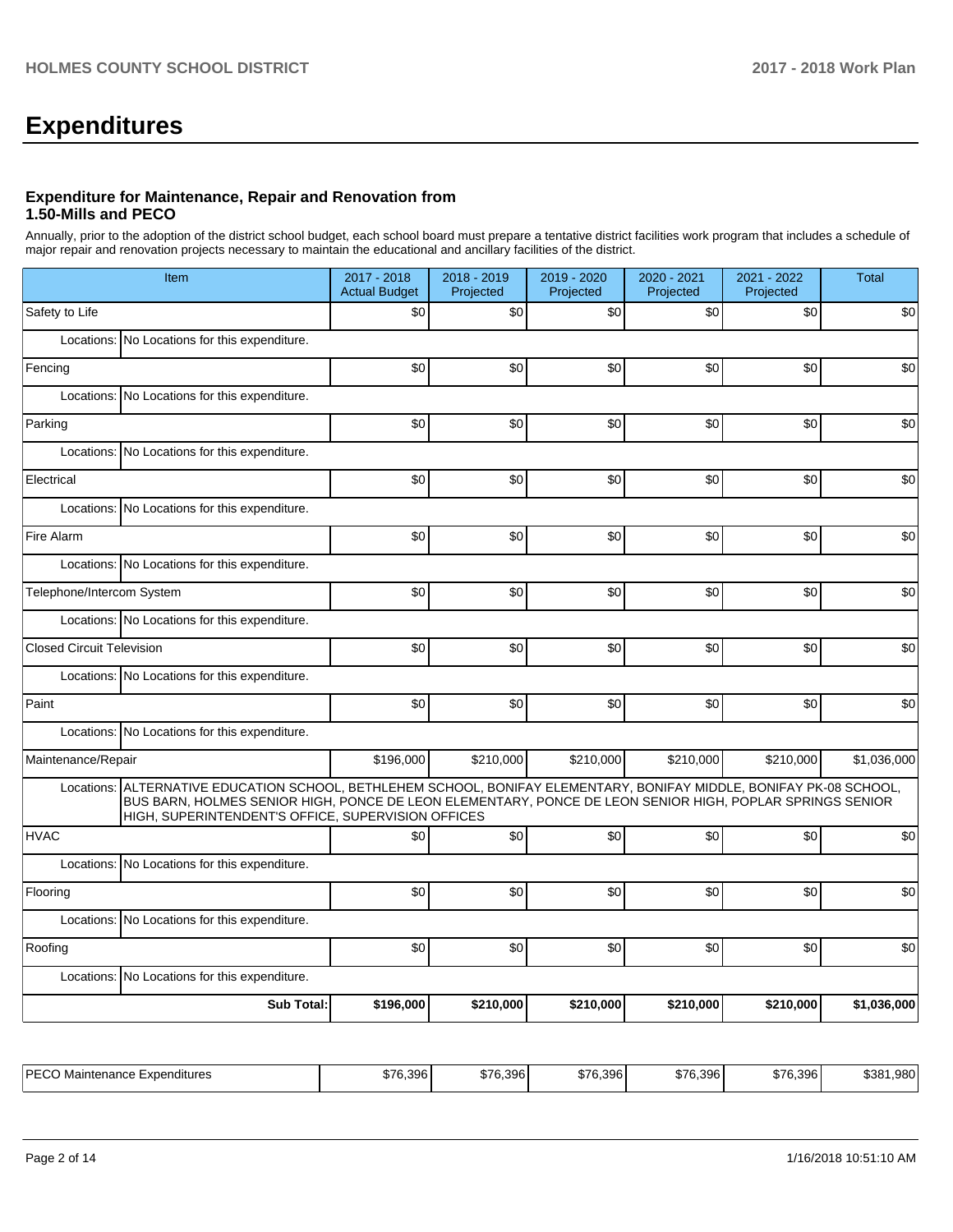| 1.50 Mill<br>Total:۱<br>Sub | \$119,604 | \$133.604 <b> </b> | \$133,604 | \$133,604 | \$133,604 | \$654,020 |
|-----------------------------|-----------|--------------------|-----------|-----------|-----------|-----------|
|-----------------------------|-----------|--------------------|-----------|-----------|-----------|-----------|

No items have been specified.

| <b>Service Contracts</b> | .000        | .000    | .000    | 00 A A | 0.000 | .000 |
|--------------------------|-------------|---------|---------|--------|-------|------|
| ™otal:                   | <b>C106</b> | ሱ ባ ብ ጠ | $t = 0$ | .000   |       | .    |
|                          |             |         |         |        |       |      |

#### **Local 1.50 Mill Expenditure For Maintenance, Repair and Renovation**

Anticipated expenditures expected from local funding sources over the years covered by the current work plan.

| Item                                                         | 2017 - 2018<br><b>Actual Budget</b> | 2018 - 2019<br>Projected | 2019 - 2020<br>Projected | 2020 - 2021<br>Projected | 2021 - 2022<br>Projected | <b>Total</b> |
|--------------------------------------------------------------|-------------------------------------|--------------------------|--------------------------|--------------------------|--------------------------|--------------|
| Remaining Maint and Repair from 1.5 Mills                    | \$119,604                           | \$133,604                | \$133,604                | \$133,604                | \$133,604                | \$654,020    |
| Maintenance/Repair Salaries                                  | \$258,299                           | \$390,000                | \$400,000                | \$400,000                | \$400,000                | \$1,848,299  |
| <b>School Bus Purchases</b>                                  | \$232,151                           | \$125,000                | \$125,000                | \$125,000                | \$125,000                | \$732,151    |
| <b>Other Vehicle Purchases</b>                               | \$15,000                            | \$15,000                 | \$0                      | \$0                      | \$0                      | \$30,000     |
| Capital Outlay Equipment                                     | \$150,000                           | \$150,000                | \$0                      | \$0                      | \$0                      | \$300,000    |
| Rent/Lease Payments                                          | \$0                                 | \$0                      | \$0                      | \$0                      | \$0                      | \$0          |
| <b>COP Debt Service</b>                                      | \$0                                 | \$0                      | \$0                      | \$0                      | \$0                      | \$0          |
| Rent/Lease Relocatables                                      | \$0                                 | \$0                      | \$0                      | \$0                      | \$0                      | \$0          |
| <b>Environmental Problems</b>                                | \$0                                 | \$0                      | \$0                      | \$0                      | \$0                      | \$0          |
| s.1011.14 Debt Service                                       | \$0                                 | \$0                      | \$0                      | \$0                      | \$0                      | \$0          |
| Special Facilities Construction Account                      | \$0                                 | \$0                      | \$0                      | \$0                      | \$0                      | \$0          |
| Premiums for Property Casualty Insurance - 1011.71<br>(4a,b) | \$0                                 | \$0                      | \$0                      | \$0                      | \$0                      | \$0          |
| Qualified School Construction Bonds (QSCB)                   | \$0                                 | \$0                      | \$0                      | \$0                      | \$0                      | \$0          |
| Qualified Zone Academy Bonds (QZAB)                          | \$0                                 | \$0                      | \$0                      | \$0                      | \$0                      | \$0          |
| <b>Local Expenditure Totals:</b>                             | \$775,054                           | \$813,604                | \$658,604                | \$658,604                | \$658,604                | \$3,564,470  |

## **Revenue**

#### **1.50 Mill Revenue Source**

Schedule of Estimated Capital Outlay Revenue from each currently approved source which is estimated to be available for expenditures on the projects included in the tentative district facilities work program. All amounts are NET after considering carryover balances, interest earned, new COP's, 1011.14 and 1011.15 loans, etc. Districts cannot use 1.5-Mill funds for salaries except for those explicitly associated with maintenance/repair projects. (1011.71 (5), F.S.)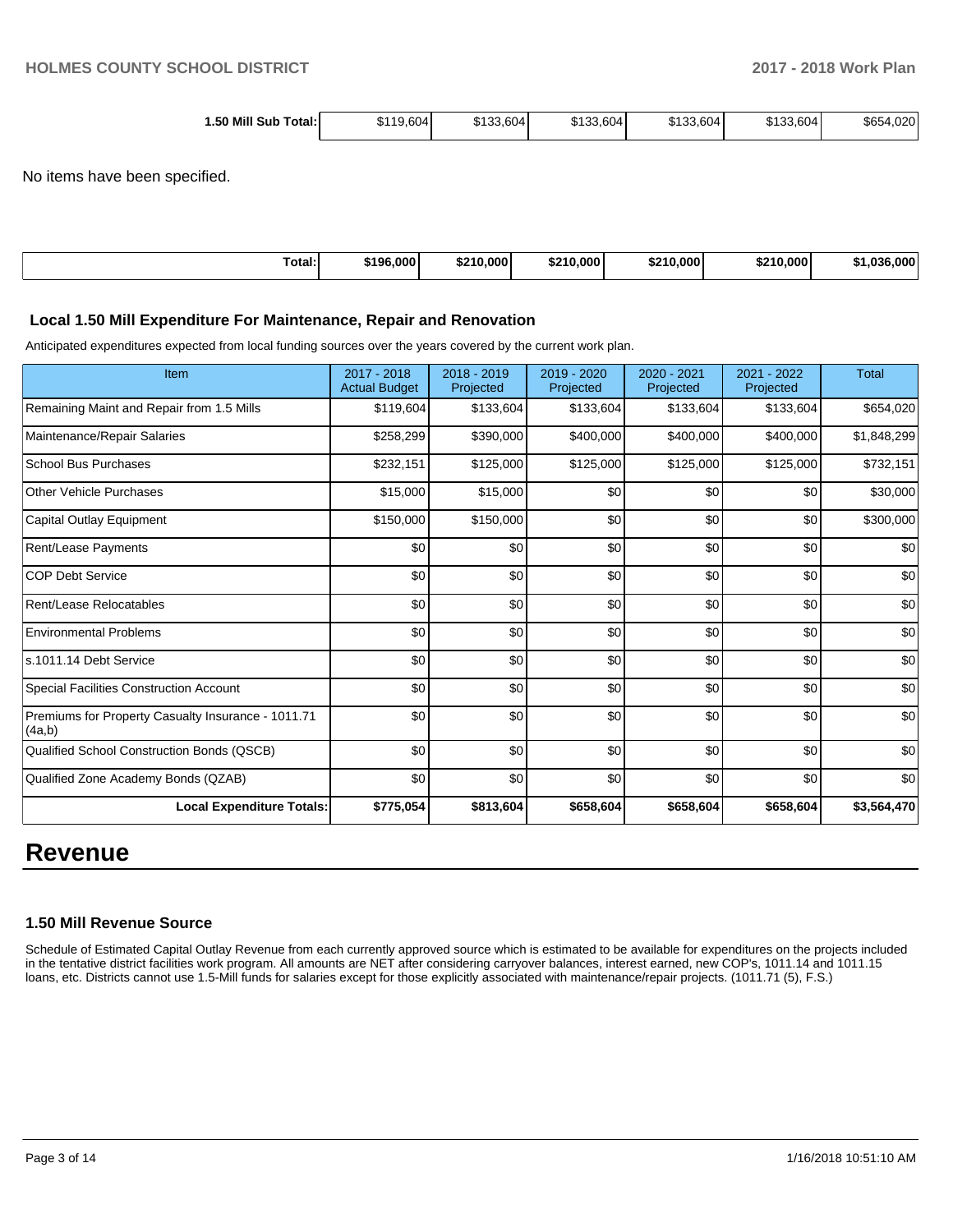## **HOLMES COUNTY SCHOOL DISTRICT 2017 - 2018 Work Plan**

| Item                                                                                | Fund | 2017 - 2018<br><b>Actual Value</b> | $2018 - 2019$<br>Projected | $2019 - 2020$<br>Projected | $2020 - 2021$<br>Projected | $2021 - 2022$<br>Projected | <b>Total</b>    |
|-------------------------------------------------------------------------------------|------|------------------------------------|----------------------------|----------------------------|----------------------------|----------------------------|-----------------|
| (1) Non-exempt property<br>lassessed valuation                                      |      | \$516,702,629                      | \$529,269,126              | \$556,278,980              | \$579,561,372              | \$609,829,926              | \$2,791,642,033 |
| $(2)$ The Millege projected for<br>discretionary capital outlay per<br>ls.1011.71   |      | 1.50                               | 1.50                       | 0.00                       | 0.00                       | 0.00                       |                 |
| $(3)$ Full value of the 1.50-Mill<br>discretionary capital outlay per<br>ls.1011.71 |      | \$868,060                          | \$889,172                  | \$934.549                  | \$973,663                  | \$1,024,514                | \$4,689,958     |
| $(4)$ Value of the portion of the 1.50<br>-Mill ACTUALLY levied                     | 370I | \$744.052                          | \$762,148                  | \$0                        | \$0                        | \$0                        | \$1,506,200     |
| $(5)$ Difference of lines (3) and (4)                                               |      | \$124,008                          | \$127,024                  | \$934,549                  | \$973,663                  | \$1,024,514                | \$3,183,758     |

## **PECO Revenue Source**

The figure in the row designated "PECO Maintenance" will be subtracted from funds available for new construction because PECO maintenance dollars cannot be used for new construction.

| Item                           | Fund | $2017 - 2018$<br><b>Actual Budget</b> | $2018 - 2019$<br>Projected | 2019 - 2020<br>Projected | $2020 - 2021$<br>Projected | $2021 - 2022$<br>Projected | <b>Total</b> |
|--------------------------------|------|---------------------------------------|----------------------------|--------------------------|----------------------------|----------------------------|--------------|
| <b>IPECO New Construction</b>  | 340  | \$0                                   | \$٥Ι                       | \$6,908                  | \$24,460                   | \$30,661                   | \$62,029     |
| IPECO Maintenance Expenditures |      | \$76,396                              | \$76,396                   | \$76.396                 | \$76,396                   | \$76,396                   | \$381,980    |
|                                |      | \$76,396                              | \$76,396                   | \$83,304                 | \$100.856                  | \$107.057                  | \$444,009    |

## **CO & DS Revenue Source**

Revenue from Capital Outlay and Debt Service funds.

| Item                                      | Fund | $2017 - 2018$<br><b>Actual Budget</b> | $2018 - 2019$<br>Projected | 2019 - 2020<br>Projected | $2020 - 2021$<br>Projected | 2021 - 2022<br>Projected | Total     |
|-------------------------------------------|------|---------------------------------------|----------------------------|--------------------------|----------------------------|--------------------------|-----------|
| ICO & DS Cash Flow-through<br>Distributed | 360  | \$30.681                              | \$30,681                   | \$30.681                 | \$30.681                   | \$30,681                 | \$153.405 |
| ICO & DS Interest on<br>Undistributed CO  | 360  | \$1.027                               | \$1,027                    | \$1.027                  | \$1.027                    | \$1.027                  | \$5,135   |
|                                           |      | \$31,708                              | \$31,708                   | \$31,708                 | \$31.708                   | \$31.708                 | \$158,540 |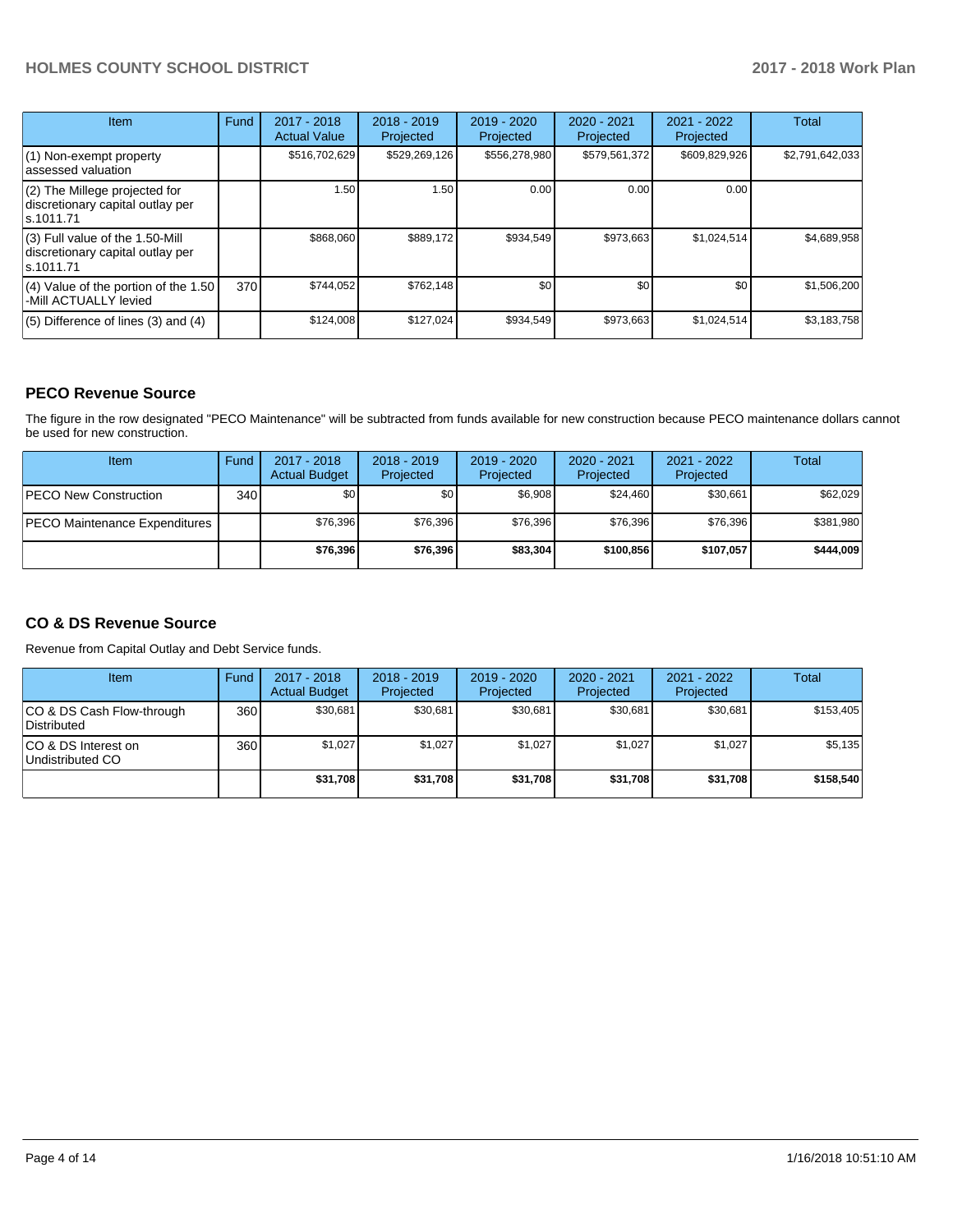### **Fair Share Revenue Source**

Nothing reported for this section. All legally binding commitments for proportionate fair-share mitigation for impacts on public school facilities must be included in the 5-year district work program.

#### **Sales Surtax Referendum**

Specific information about any referendum for a 1-cent or 1/2-cent surtax referendum during the previous year.

**Did the school district hold a surtax referendum during the past fiscal year 2016 - 2017?**

No

#### **Additional Revenue Source**

Any additional revenue sources

| Item                                                                                                   | 2017 - 2018<br><b>Actual Value</b> | 2018 - 2019<br>Projected | 2019 - 2020<br>Projected | 2020 - 2021<br>Projected | 2021 - 2022<br>Projected | <b>Total</b> |
|--------------------------------------------------------------------------------------------------------|------------------------------------|--------------------------|--------------------------|--------------------------|--------------------------|--------------|
| District Bonds - Voted local bond<br>referendum proceeds per s.9, Art VII<br><b>State Constitution</b> | \$0                                | \$0                      | \$0                      | \$0                      | \$0                      | \$0          |
| Proceeds from Special Act Bonds                                                                        | \$0                                | \$0                      | \$0                      | \$0                      | \$0                      | \$0          |
| Estimated Revenue from CO & DS Bond<br>Sale                                                            | \$0                                | \$0                      | \$0                      | \$0                      | \$0                      | \$0          |
| Proceeds from Voted Capital<br>Improvements millage                                                    | \$0                                | \$0                      | \$0                      | \$0                      | \$0                      | \$0          |
| Other Revenue for Other Capital Projects                                                               | \$0                                | \$0                      | \$0                      | \$0                      | \$0                      | \$0          |
| Proceeds from 1/2 cent sales surtax<br>authorized by school board                                      | \$0                                | \$0                      | \$0                      | \$0                      | \$0                      | \$0          |
| Proceeds from local governmental<br>infrastructure sales surtax                                        | \$0                                | \$0                      | \$0                      | \$0                      | \$0                      | \$0          |
| Proceeds from Certificates of<br>Participation (COP's) Sale                                            | \$0                                | \$0                      | \$0                      | \$0                      | \$0                      | \$0          |
| Classrooms First Bond proceeds amount<br>authorized in FY 1997-98                                      | \$0                                | \$0                      | \$0                      | \$0                      | \$0                      | \$0          |
| <b>Classrooms for Kids</b>                                                                             | \$0                                | \$0                      | \$0                      | \$0                      | \$0                      | \$0          |
| District Equity Recognition                                                                            | \$0                                | \$0                      | \$0                      | \$0                      | \$0                      | \$0          |
| <b>Federal Grants</b>                                                                                  | \$0                                | \$0                      | \$0                      | \$0                      | \$0                      | \$0          |
| Proportionate share mitigation (actual<br>cash revenue only, not in kind donations)                    | \$0                                | \$0                      | \$0                      | \$0                      | \$0                      | \$0          |
| Impact fees received                                                                                   | \$0                                | \$0                      | \$0                      | \$0                      | \$0                      | \$0          |
| Private donations                                                                                      | \$0                                | \$0                      | \$0                      | \$0                      | \$0                      | \$0          |
| Grants from local governments or not-for-<br>profit organizations                                      | \$0                                | \$0                      | \$0                      | \$0                      | \$0                      | \$0          |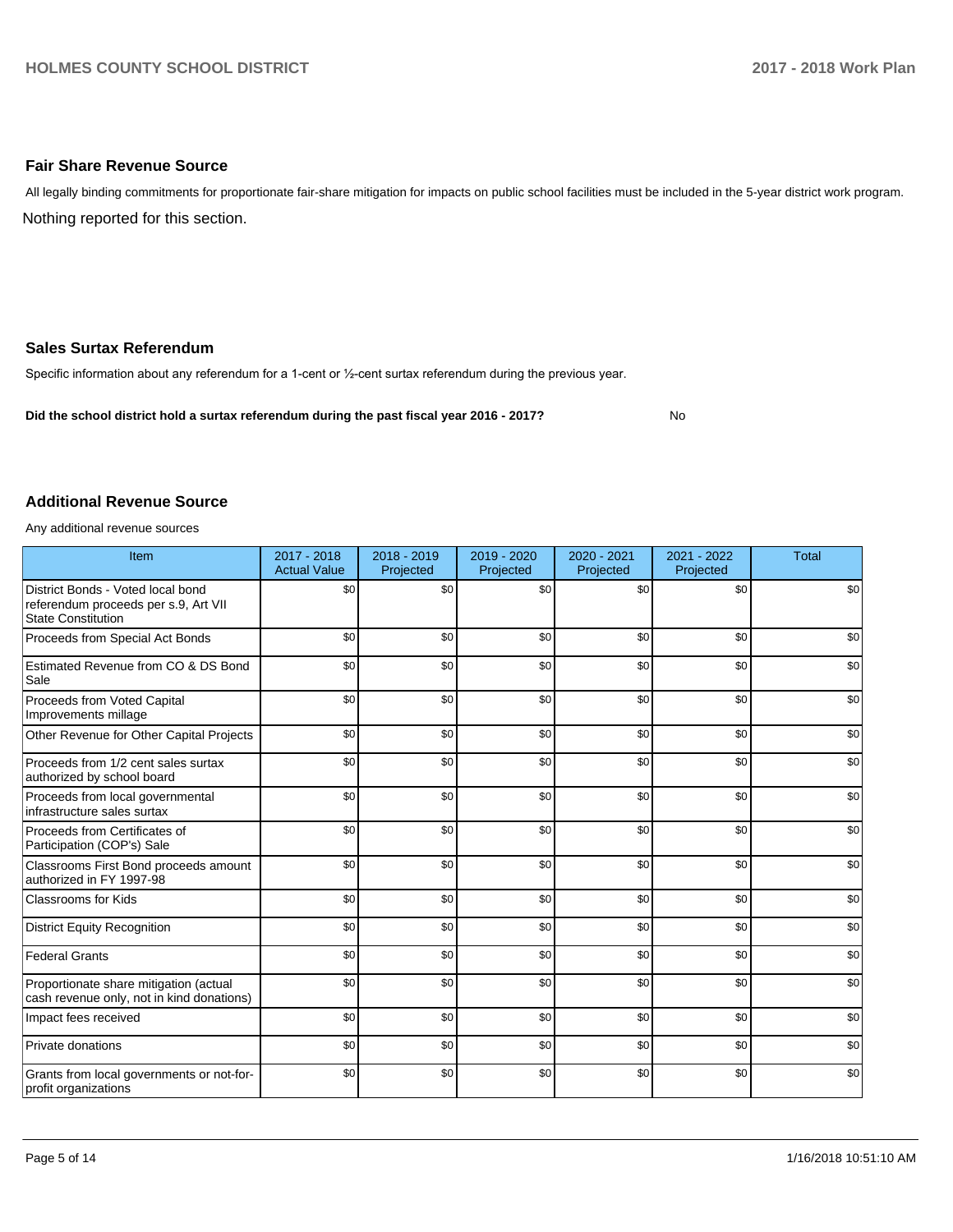## **HOLMES COUNTY SCHOOL DISTRICT 2017 - 2018 Work Plan**

| Interest, Including Profit On Investment                                                                    | \$0 | \$0 | \$0 | \$0 | \$0 | \$0 |
|-------------------------------------------------------------------------------------------------------------|-----|-----|-----|-----|-----|-----|
| Revenue from Bonds pledging proceeds<br>from 1 cent or 1/2 cent Sales Surtax                                | \$0 | \$0 | \$0 | \$0 | \$0 | \$0 |
| <b>Total Fund Balance Carried Forward</b>                                                                   | \$0 | \$0 | \$0 | \$0 | \$0 | \$0 |
| General Capital Outlay Obligated Fund<br>Balance Carried Forward From Total<br>Fund Balance Carried Forward | \$0 | \$0 | \$0 | \$0 | \$0 | \$0 |
| Special Facilities Construction Account                                                                     | \$0 | \$0 | \$0 | \$0 | \$0 | \$0 |
| One Cent - 1/2 Cent Sales Surtax Debt<br>Service From Total Fund Balance Carried<br>Forward                 | \$0 | \$0 | \$0 | \$0 | \$0 | \$0 |
| Capital Outlay Projects Funds Balance<br>Carried Forward From Total Fund<br><b>Balance Carried Forward</b>  | \$0 | \$0 | \$0 | \$0 | \$0 | \$0 |
| Proceeds from a s.1011.14/15 F.S. Loans                                                                     | \$0 | \$0 | \$0 | \$0 | \$0 | \$0 |
| <b>Subtotal</b>                                                                                             | \$O | \$0 | \$0 | \$0 | \$0 | \$0 |

## **Total Revenue Summary**

| <b>Item Name</b>                                           | 2017 - 2018<br><b>Budget</b> | $2018 - 2019$<br>Projected | $2019 - 2020$<br>Projected | 2020 - 2021<br>Projected | 2021 - 2022<br>Projected | <b>Five Year Total</b> |
|------------------------------------------------------------|------------------------------|----------------------------|----------------------------|--------------------------|--------------------------|------------------------|
| Local 1.5 Mill Discretionary Capital Outlay<br>l Revenue   | \$744.052                    | \$762,148                  | \$0                        | \$0                      | \$0 <sub>0</sub>         | \$1,506,200            |
| PECO and 1.5 Mill Maint and Other 1.5<br>Mill Expenditures | (\$775,054)                  | (\$813,604)                | (\$658,604)                | (\$658,604)              | (\$658,604)              | (\$3,564,470)          |
| IPECO Maintenance Revenue                                  | \$76,396                     | \$76.396                   | \$76,396                   | \$76,396                 | \$76,396                 | \$381,980              |
| Available 1.50 Mill for New<br><b>Construction</b>         | (\$31,002)                   | (\$51,456)                 | ( \$658, 604)              | ( \$658, 604)            | ( \$658, 604)            | (\$2,058,270)          |

| <b>Item Name</b>                     | 2017 - 2018<br><b>Budget</b> | $2018 - 2019$<br>Projected | $2019 - 2020$<br>Projected | $2020 - 2021$<br>Projected | $2021 - 2022$<br>Projected | <b>Five Year Total</b> |
|--------------------------------------|------------------------------|----------------------------|----------------------------|----------------------------|----------------------------|------------------------|
| ICO & DS Revenue                     | \$31,708                     | \$31,708                   | \$31,708                   | \$31,708                   | \$31,708                   | \$158,540              |
| <b>PECO New Construction Revenue</b> | \$0                          | \$0                        | \$6,908                    | \$24,460                   | \$30,661                   | \$62,029               |
| Other/Additional Revenue             | \$0                          | \$0                        | \$0                        | \$0                        | \$0                        | \$0                    |
| <b>Total Additional Revenuel</b>     | \$31,708                     | \$31,708                   | \$38,616                   | \$56,168                   | \$62,369                   | \$220,569              |
| <b>Total Available Revenue</b>       | \$706                        | $($ \$19,748)              | $($ \$619,988)             | $($ \$602,436)             | $($ \$596,235)             | (\$1,837,701)          |

# **Project Schedules**

## **Capacity Project Schedules**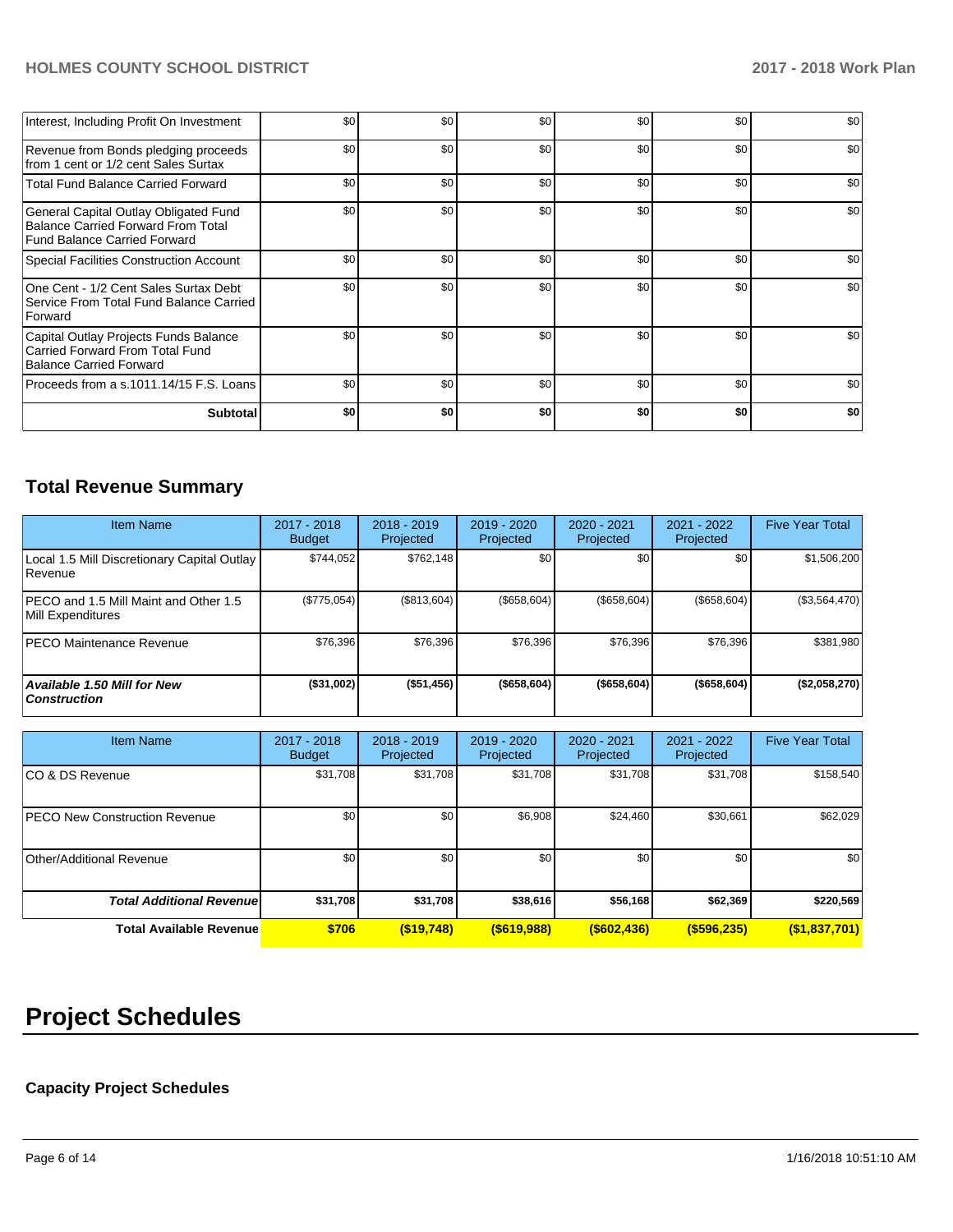A schedule of capital outlay projects necessary to ensure the availability of satisfactory classrooms for the projected student enrollment in K-12 programs.

| <b>Project Description</b>                                                                                                                                      | Location                 |                          | 2017 - 2018 | 2018 - 2019 | 2019 - 2020 | 2020 - 2021 | 2021 - 2022 | Total | Funded  |
|-----------------------------------------------------------------------------------------------------------------------------------------------------------------|--------------------------|--------------------------|-------------|-------------|-------------|-------------|-------------|-------|---------|
| New Pre-K - 8 school Location not<br>that will replace<br><b>Bonifay Elementary</b><br>and Bonifay Middle<br>schools funded by<br>Special Facilities<br>Funding | specified                | Planned<br>Cost:         | \$0         | \$0         | \$0         | \$0         | \$0         |       | \$0 Yes |
|                                                                                                                                                                 | <b>Student Stations:</b> |                          | ∩           |             |             |             |             |       |         |
|                                                                                                                                                                 | <b>Total Classrooms:</b> |                          | O           |             | ∩           | ∩           | ∩           |       |         |
|                                                                                                                                                                 |                          | Gross Sq Ft:             | O           |             | r           |             | r           |       |         |
|                                                                                                                                                                 |                          | <b>Planned Cost:</b>     | \$0         | \$0         | \$0         | \$0         | \$0         | \$0   |         |
|                                                                                                                                                                 | <b>Student Stations:</b> |                          | $\bf{0}$    | ŋ           | O           | ŋ           | ŋ           | U     |         |
|                                                                                                                                                                 |                          | <b>Total Classrooms:</b> | $\bf{0}$    | O           | $\bf{0}$    | O           | $\Omega$    | 0     |         |
|                                                                                                                                                                 |                          | Gross Sq Ft:             | $\Omega$    | n           | $\bf{0}$    | ŋ           | $\Omega$    | 0     |         |

## **Other Project Schedules**

Major renovations, remodeling, and additions of capital outlay projects that do not add capacity to schools.

| <b>Project Description</b>                                                                                                     | Location                  | 2017 - 2018<br><b>Actual Budget</b> | $2018 - 2019$<br>Projected | 2019 - 2020<br>Projected | 2020 - 2021<br>Projected | 2021 - 2022<br>Projected | <b>Total</b> | Funded |
|--------------------------------------------------------------------------------------------------------------------------------|---------------------------|-------------------------------------|----------------------------|--------------------------|--------------------------|--------------------------|--------------|--------|
| HVAC Replacement                                                                                                               | <b>HOLMES SENIOR HIGH</b> | \$0                                 | \$75,000                   | \$75,000                 | \$0                      | \$0                      | \$150,000 No |        |
| Renovation of main building for BONIFAY MIDDLE<br>office space and relocation of<br>Superintendent's Office/District<br>lSTaff |                           | \$0                                 | \$400,000                  | \$0                      | \$0                      | \$0 <sub>1</sub>         | \$400,000 No |        |
|                                                                                                                                |                           | \$0                                 | \$475,000                  | \$75,000                 | \$0                      | \$0                      | \$550,000    |        |

## **Additional Project Schedules**

Any projects that are not identified in the last approved educational plant survey.

Nothing reported for this section.

## **Non Funded Growth Management Project Schedules**

Schedule indicating which projects, due to planned development, that CANNOT be funded from current revenues projected over the next five years.

Nothing reported for this section.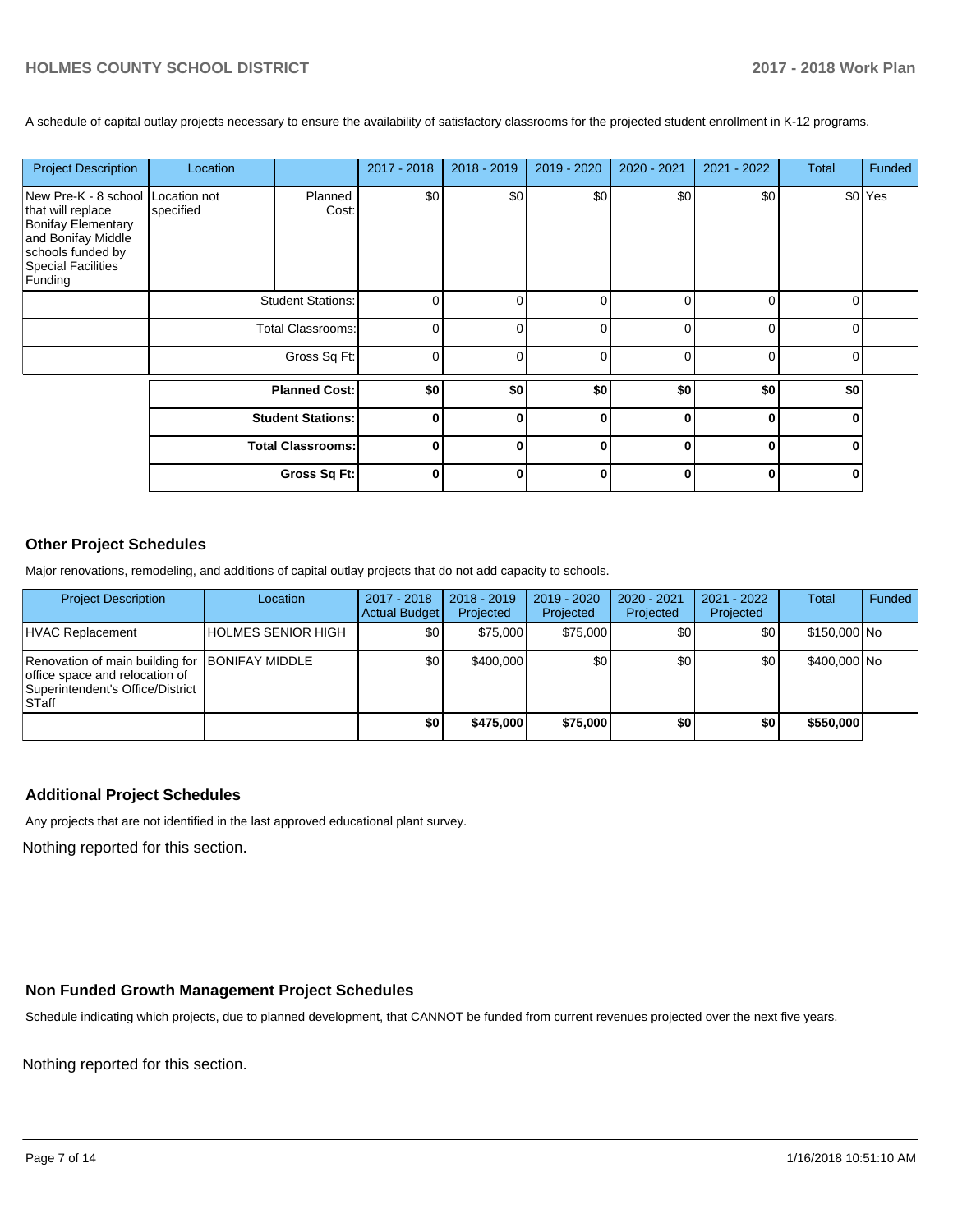## **Tracking**

## **Capacity Tracking**

| Location                              | $2017 -$<br>2018 Satis.<br>Stu. Sta. | Actual<br>$2017 -$<br><b>2018 FISH</b><br>Capacity | Actual<br>$2016 -$<br>2017<br><b>COFTE</b> | # Class<br><b>Rooms</b> | Actual<br>Average<br>$2017 -$<br>2018 Class<br><b>Size</b> | Actual<br>$2017 -$<br>2018<br><b>Utilization</b> | <b>New</b><br>Stu.<br>Capacity | <b>New</b><br>Rooms to<br>be<br>Added/Re<br>moved | Projected<br>$2021 -$<br>2022<br><b>COFTE</b> | Projected<br>$2021 -$<br>2022<br><b>Utilization</b> | Projected<br>$2021 -$<br>2022 Class<br><b>Size</b> |
|---------------------------------------|--------------------------------------|----------------------------------------------------|--------------------------------------------|-------------------------|------------------------------------------------------------|--------------------------------------------------|--------------------------------|---------------------------------------------------|-----------------------------------------------|-----------------------------------------------------|----------------------------------------------------|
| <b>BONIFAY MIDDLE</b>                 | 781                                  | 702                                                | 560                                        | 32                      | 17                                                         | 80.00 %                                          | $-750$                         | $-32$                                             | $\Omega$                                      | 0.00%                                               | 0                                                  |
| <b>POPLAR SPRINGS</b><br>ISENIOR HIGH | 515                                  | 463                                                | 348                                        | 24                      | 14                                                         | 75.00 %                                          | $\Omega$                       |                                                   | 320                                           | 69.00 %                                             | 13                                                 |
| BETHLEHEM SCHOOL                      | 923                                  | 830                                                | 439                                        | 43                      | 10 <sup>1</sup>                                            | 53.00 %                                          | $\Omega$                       | $\Omega$                                          | 400                                           | 48.00 %                                             | 9                                                  |
| <b>PONCE DE LEON</b><br>ISENIOR HIGH  | 590                                  | 531                                                | 283                                        | 24                      | 12                                                         | 53.00 %                                          | $\Omega$                       | $\Omega$                                          | 275                                           | 52.00 %                                             | 11                                                 |
| PONCE DE LEON<br><b>ELEMENTARY</b>    | 354                                  | 354                                                | 293                                        | 19                      | 15                                                         | 83.00 %                                          | $\Omega$                       | $\Omega$                                          | 275                                           | 78.00 %                                             | 14                                                 |
| <b>BONIFAY ELEMENTARY</b>             | 766                                  | 766                                                | 741                                        | 40                      | 19                                                         | 97.00 %                                          | $-766$                         | $-24$                                             | $\Omega$                                      | 0.00%                                               | $\mathbf 0$                                        |
| HOLMES SENIOR HIGH                    | 759                                  | 607                                                | 433                                        | 33                      | 13 <sup>1</sup>                                            | 71.00 %                                          | $\Omega$                       | ∩                                                 | 415                                           | 68.00 %                                             | 13                                                 |
| BONIFAY PK-08 SCHOOL                  | 1,564                                | 0                                                  | $\Omega$                                   | 75                      | $\Omega$                                                   | 0.00%                                            | 1,425                          | 56                                                | 1,271                                         | 89.00 %                                             | 10                                                 |
|                                       | 6,252                                | 4,253                                              | 3,095                                      | 290                     | 11                                                         | 72.78%                                           | $-91$                          | O                                                 | 2,956                                         | 71.02 %                                             | 10                                                 |

The COFTE Projected Total (2,956) for 2021 - 2022 must match the Official Forecasted COFTE Total (2,956 ) for 2021 - 2022 before this section can be completed. In the event that the COFTE Projected Total does not match the Official forecasted COFTE, then the Balanced Projected COFTE Table should be used to balance COFTE.

| Projected COFTE for 2021 - 2022 |       |  |  |  |  |
|---------------------------------|-------|--|--|--|--|
| Elementary (PK-3)               | 907   |  |  |  |  |
| Middle (4-8)                    | 1,193 |  |  |  |  |
| High (9-12)                     | 856   |  |  |  |  |
|                                 | 2,956 |  |  |  |  |

| <b>Grade Level Type</b> | <b>Balanced Projected</b><br>COFTE for 2021 - 2022 |
|-------------------------|----------------------------------------------------|
| Elementary (PK-3)       |                                                    |
| Middle $(4-8)$          |                                                    |
| High (9-12)             |                                                    |
|                         | 2,956                                              |

## **Relocatable Replacement**

Number of relocatable classrooms clearly identified and scheduled for replacement in the school board adopted financially feasible 5-year district work program.

| Location                               |  | 2017 - 2018   2018 - 2019   2019 - 2020   2020 - 2021   2021 - 2022 | Year 5 Total |
|----------------------------------------|--|---------------------------------------------------------------------|--------------|
| <b>PONCE DE LEON ELEMENTARY</b>        |  |                                                                     | 5            |
| <b>Total Relocatable Replacements:</b> |  |                                                                     |              |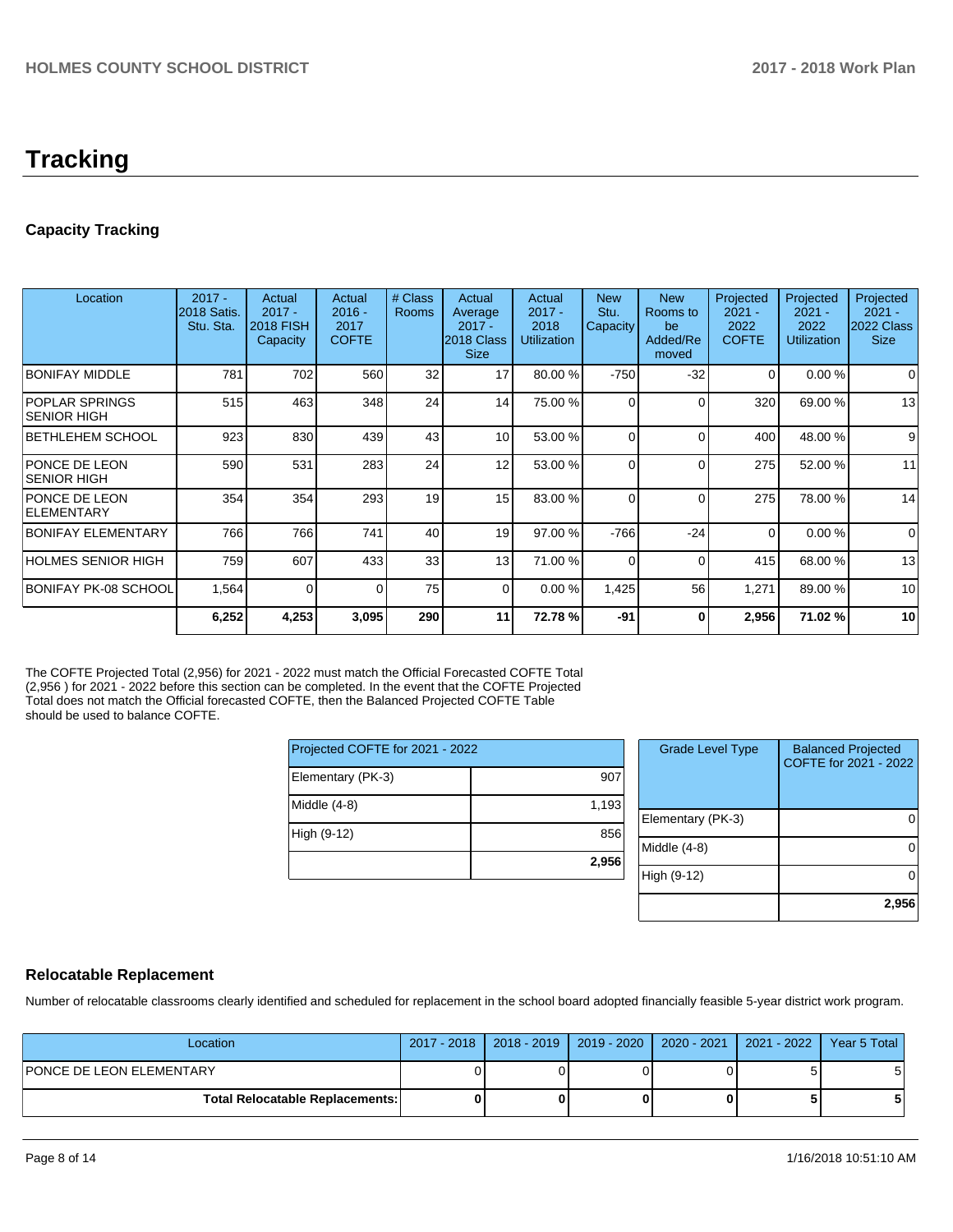#### **Charter Schools Tracking**

Information regarding the use of charter schools.

Nothing reported for this section.

## **Special Purpose Classrooms Tracking**

The number of classrooms that will be used for certain special purposes in the current year, by facility and type of classroom, that the district will, 1), not use for educational purposes, and 2), the co-teaching classrooms that are not open plan classrooms and will be used for educational purposes.

| School                               | <b>School Type</b> | # of Elementary<br>K-3 Classrooms   | $#$ of Middle 4-8<br><b>Classrooms</b>           | # of High $9-12$<br><b>Classrooms</b> | # of $ESE$<br><b>Classrooms</b> | # of Combo<br><b>Classrooms</b> | Total<br>Classrooms |
|--------------------------------------|--------------------|-------------------------------------|--------------------------------------------------|---------------------------------------|---------------------------------|---------------------------------|---------------------|
| <b>Total Educational Classrooms:</b> |                    |                                     |                                                  |                                       |                                 |                                 | 0                   |
|                                      |                    |                                     |                                                  |                                       |                                 |                                 |                     |
| School                               | <b>School Type</b> | # of Elementary<br>K-3 Classrooms I | $\parallel$ # of Middle 4-8<br><b>Classrooms</b> | # of High $9-12$<br><b>Classrooms</b> | # of $ESE$<br><b>Classrooms</b> | # of Combo<br><b>Classrooms</b> | Total<br>Classrooms |
| <b>Total Co-Teaching Classrooms:</b> |                    |                                     |                                                  |                                       |                                 |                                 | 0                   |

#### **Infrastructure Tracking**

**Necessary offsite infrastructure requirements resulting from expansions or new schools. This section should include infrastructure information related to capacity project schedules and other project schedules (Section 4).** 

Not Specified

**Proposed location of planned facilities, whether those locations are consistent with the comprehensive plans of all affected local governments, and recommendations for infrastructure and other improvements to land adjacent to existing facilities. Provisions of 1013.33(12), (13) and (14) and 1013.36** must be addressed for new facilities planned within the 1st three years of the plan (Section 5).

Not Specified

**Consistent with Comp Plan?** No

#### **Net New Classrooms**

The number of classrooms, by grade level and type of construction, that were added during the last fiscal year.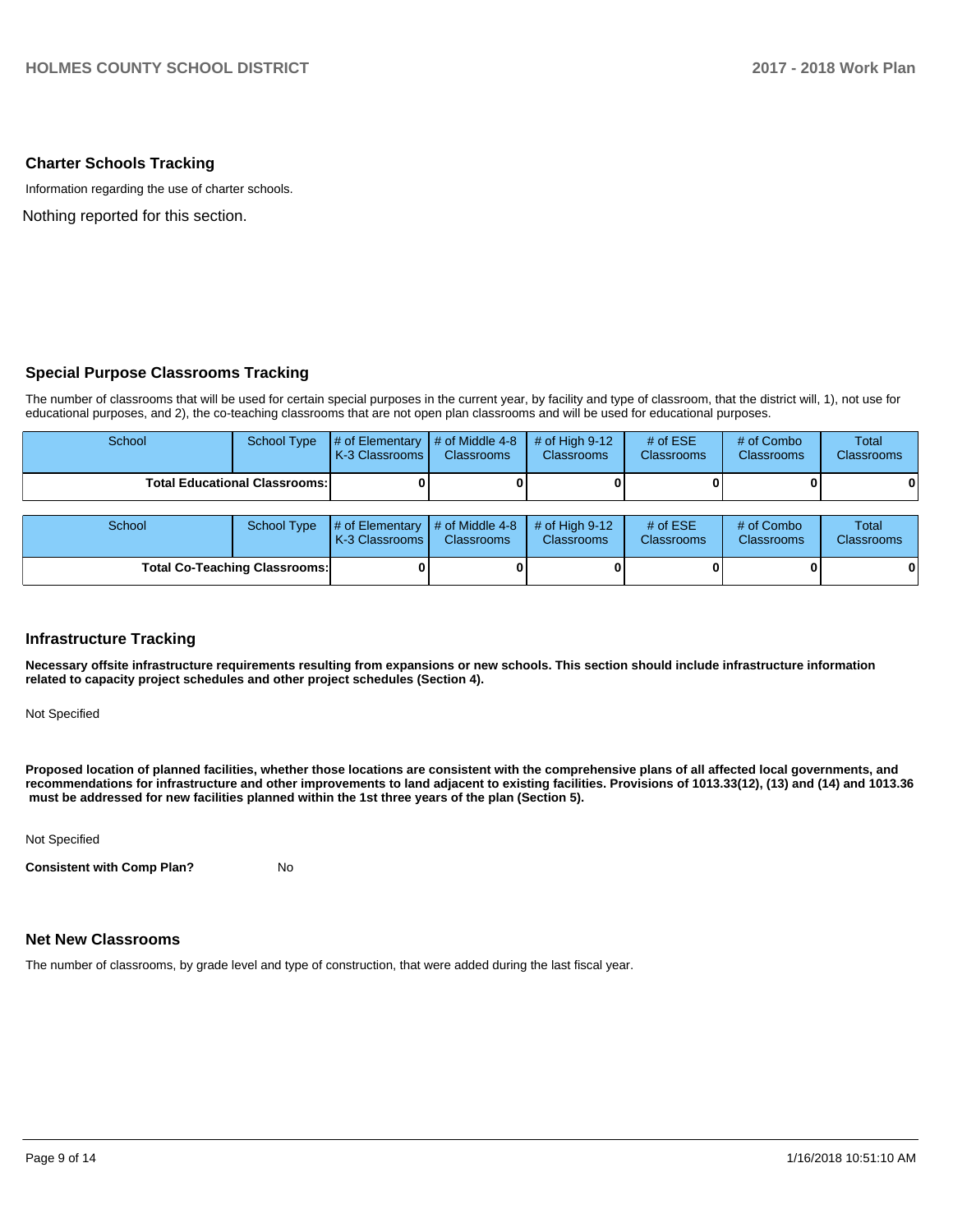| List the net new classrooms added in the 2016 - 2017 fiscal year.                                                                                       |                              |                            |                                | List the net new classrooms to be added in the 2017 - 2018 fiscal<br>year. |                                                                        |                        |  |          |  |
|---------------------------------------------------------------------------------------------------------------------------------------------------------|------------------------------|----------------------------|--------------------------------|----------------------------------------------------------------------------|------------------------------------------------------------------------|------------------------|--|----------|--|
| "Classrooms" is defined as capacity carrying classrooms that are added to increase<br>capacity to enable the district to meet the Class Size Amendment. |                              |                            |                                |                                                                            | Totals for fiscal year 2017 - 2018 should match totals in Section 15A. |                        |  |          |  |
| Location                                                                                                                                                | $2016 - 2017$ #<br>Permanent | $2016 - 2017$ #<br>Modular | $2016 - 2017$ #<br>Relocatable | $2016 - 2017$<br>Total                                                     | $2017 - 2018$ #<br>Permanent                                           | $2017 - 2018$<br>Total |  |          |  |
| Elementary (PK-3)                                                                                                                                       |                              |                            |                                |                                                                            |                                                                        |                        |  | $\Omega$ |  |
| Middle (4-8)                                                                                                                                            |                              |                            |                                |                                                                            |                                                                        |                        |  |          |  |
| High (9-12)                                                                                                                                             |                              |                            |                                |                                                                            |                                                                        |                        |  | 0        |  |
|                                                                                                                                                         |                              |                            |                                |                                                                            |                                                                        |                        |  |          |  |

## **Relocatable Student Stations**

Number of students that will be educated in relocatable units, by school, in the current year, and the projected number of students for each of the years in the workplan.

| <b>Site</b>                     | 2017 - 2018     | $2018 - 2019$ | $2019 - 2020$ | $2020 - 2021$ | $2021 - 2022$ | 5 Year Average |
|---------------------------------|-----------------|---------------|---------------|---------------|---------------|----------------|
| <b>BONIFAY MIDDLE</b>           | 44              |               |               |               |               | 9              |
| POPLAR SPRINGS SENIOR HIGH      |                 | 25            | 25            | 25            | 25            | 20             |
| <b>BETHLEHEM SCHOOL</b>         |                 |               |               |               |               |                |
| PONCE DE LEON SENIOR HIGH       |                 |               |               |               |               |                |
| <b>PONCE DE LEON ELEMENTARY</b> |                 | 75            | 75            | 75            |               | 45             |
| <b>BONIFAY ELEMENTARY</b>       | 18              |               |               |               |               |                |
| HOLMES SENIOR HIGH              | 25 <sub>1</sub> | 25            | 25            |               |               | 15             |
| BONIFAY PK-08 SCHOOL            |                 |               |               |               |               | $\Omega$       |

| Totals for HOLMES COUNTY SCHOOL DISTRICT          |       |       |       |       |                 |       |
|---------------------------------------------------|-------|-------|-------|-------|-----------------|-------|
| Total students in relocatables by year.           | 87    | 125 I | 125   | 100   | 25 <sub>l</sub> | 92    |
| Total number of COFTE students projected by year. | 3,065 | 3,038 | 3,005 | 2.984 | 2,956           | 3.010 |
| Percent in relocatables by year.                  | 3%    | 4 % I | 4 %   | 3%    | 1 % I           | 3%    |

## **Leased Facilities Tracking**

Exising leased facilities and plans for the acquisition of leased facilities, including the number of classrooms and student stations, as reported in the educational plant survey, that are planned in that location at the end of the five year workplan.

| Location                          | # of Leased<br>Classrooms 2017 -<br>2018 | <b>FISH Student</b><br><b>Stations</b> | Owner | # of Leased<br>Classrooms 2021 -<br>2022 | <b>FISH Student</b><br><b>Stations</b> |
|-----------------------------------|------------------------------------------|----------------------------------------|-------|------------------------------------------|----------------------------------------|
| <b>BONIFAY MIDDLE</b>             |                                          | 44                                     |       |                                          |                                        |
| <b>POPLAR SPRINGS SENIOR HIGH</b> |                                          |                                        |       |                                          |                                        |
| <b>BETHLEHEM SCHOOL</b>           |                                          |                                        |       |                                          |                                        |
| PONCE DE LEON SENIOR HIGH         |                                          |                                        |       |                                          |                                        |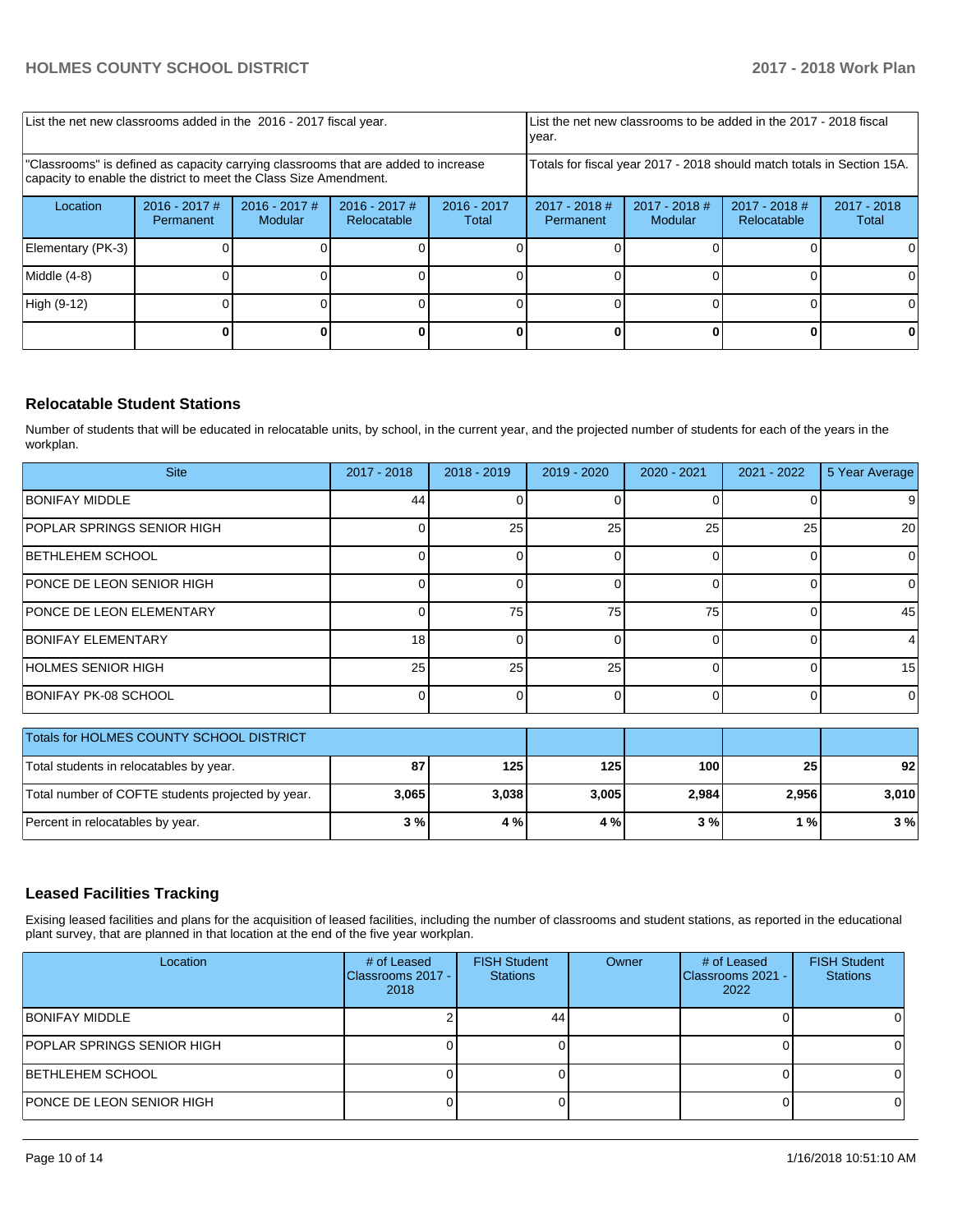| PONCE DE LEON ELEMENTARY |    |  |  |
|--------------------------|----|--|--|
| BONIFAY ELEMENTARY       |    |  |  |
| HOLMES SENIOR HIGH       |    |  |  |
| BONIFAY PK-08 SCHOOL     |    |  |  |
|                          | 66 |  |  |

#### **Failed Standard Relocatable Tracking**

Relocatable units currently reported by school, from FISH, and the number of relocatable units identified as 'Failed Standards'.

Nothing reported for this section.

## **Planning**

#### **Class Size Reduction Planning**

**Plans approved by the school board that reduce the need for permanent student stations such as acceptable school capacity levels, redistricting, busing, year-round schools, charter schools, magnet schools, public-private partnerships, multitrack scheduling, grade level organization, block scheduling, or other alternatives.**

Bonifay Elementary and Bonifay Middle Schools will be closed during the 2017-18 year. A new Bonifay PreK-8 facility is being built utilizing Special Facilities Funds. There are no plans to dispose of the property.

#### **School Closure Planning**

**Plans for the closure of any school, including plans for disposition of the facility or usage of facility space, and anticipated revenues.** 

Bonifay Elementary and Bonifay Middle schools will be closed during the 2017-18 school year. A new Bonifay Pre K - 8 is being built using Special Facilities Funds. There are no plans to dispose of the property. Repurposing for the Bonifay Middle School may include expansion of the GAP(district alternative school) at that location and transfer of District Office functions and facilities to this location over the next 5 years.

## **Long Range Planning**

#### **Ten-Year Maintenance**

District projects and locations regarding the projected need for major renovation, repair, and maintenance projects within the district in years 6-10 beyond the projects plans detailed in the five years covered by the work plan.

Nothing reported for this section.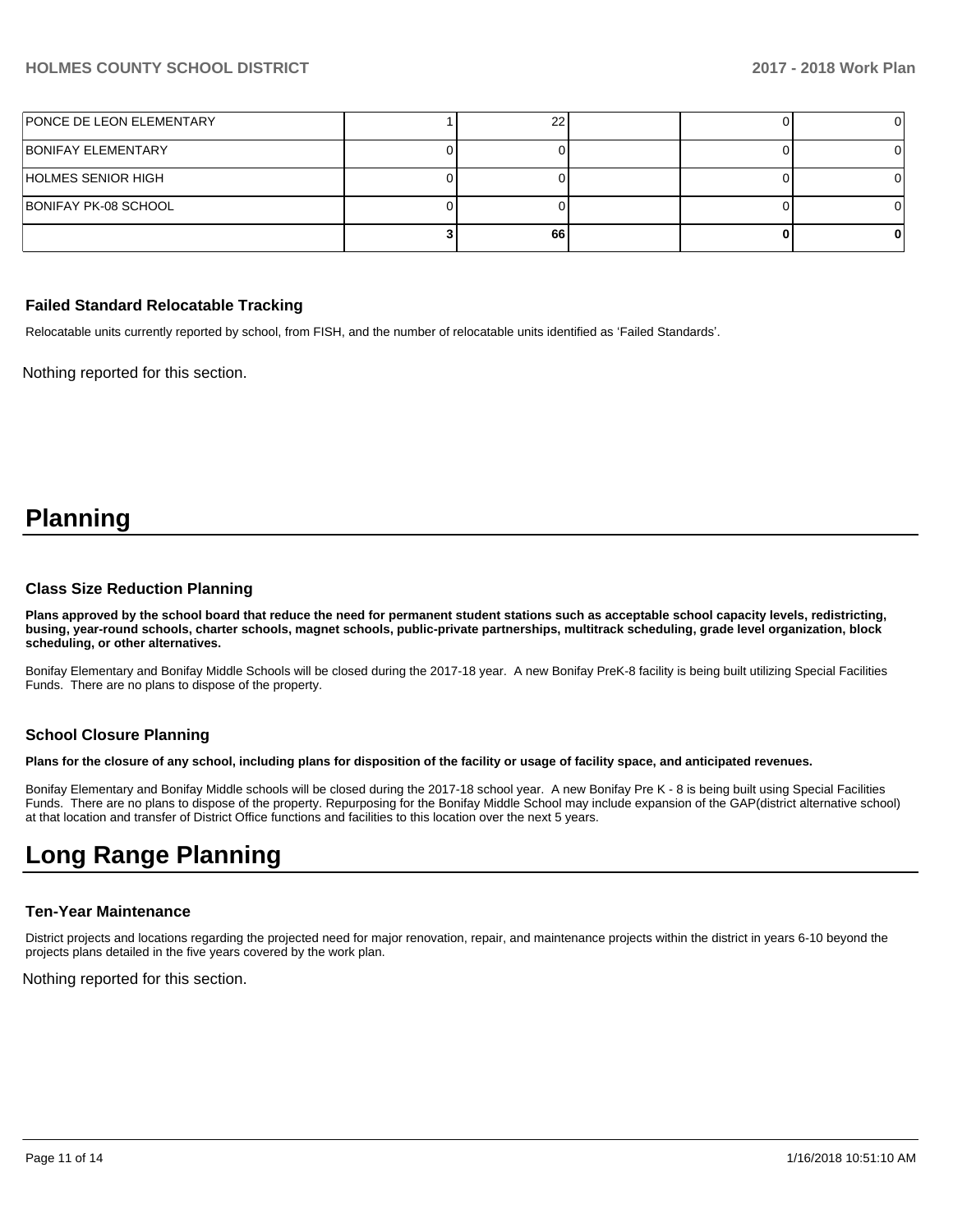### **Ten-Year Capacity**

Schedule of capital outlay projects projected to ensure the availability of satisfactory student stations for the projected student enrollment in K-12 programs for the future 5 years beyond the 5-year district facilities work program.

Nothing reported for this section.

#### **Ten-Year Planned Utilization**

Schedule of planned capital outlay projects identifying the standard grade groupings, capacities, and planned utilization rates of future educational facilities of the district for both permanent and relocatable facilities.

| <b>Grade Level Projections</b>  | <b>FISH</b><br><b>Student</b><br><b>Stations</b> | <b>Actual 2016 -</b><br><b>2017 FISH</b><br>Capacity | Actual<br>$2016 -$<br>2017<br><b>COFTE</b> | Actual 2016 - 2017<br><b>Utilization</b> | Actual 2017 - 2018 / 2026 - 2027 new<br>Student Capacity to be added/removed | Projected 2026<br><b>2027 COFTE</b> | Projected 2026 -<br>2027 Utilization |
|---------------------------------|--------------------------------------------------|------------------------------------------------------|--------------------------------------------|------------------------------------------|------------------------------------------------------------------------------|-------------------------------------|--------------------------------------|
| Elementary - District<br>Totals | 1,120                                            | 1,120                                                | .033.71                                    | 92.32 %                                  |                                                                              | 1,299                               | 115.98 %                             |
| Middle - District Totals        | 2.809                                            | 2,526                                                | .628.90                                    | 64.49 %                                  |                                                                              | 1.628                               | 64.45 %                              |
| High - District Totals          | 759                                              | 607                                                  | 432.53                                     | 71.33 %                                  |                                                                              | 500                                 | 82.37 %                              |
| Other - ESE, etc                | 1.594                                            |                                                      | 0.00                                       | $0.00\%$                                 |                                                                              |                                     | 0.00%                                |
|                                 | 6,282                                            | 4,253                                                | 3.095.14                                   | 72.78 %                                  |                                                                              | 3,427                               | 80.58%                               |

**Combination schools are included with the middle schools for student stations, capacity, COFTE and utilization purposes because these facilities all have a 90% utilization factor. Use this space to explain or define the grade groupings for combination schools.** 

No comments to report.

#### **Ten-Year Infrastructure Planning**

**Proposed Location of Planned New, Remodeled, or New Additions to Facilities in 06 thru 10 out years (Section 28).**

Ponce de Leon Elementary School Ammons Road, Ponce de Leon, FL

Plans for closure of any school, including plans for disposition of the facility or usage of facility space, and anticipated revenues in the 06 thru 10 out **years (Section 29).**

Nothing reported for this section.

#### **Twenty-Year Maintenance**

District projects and locations regarding the projected need for major renovation, repair, and maintenance projects within the district in years 11-20 beyond the projects plans detailed in the five years covered by the work plan.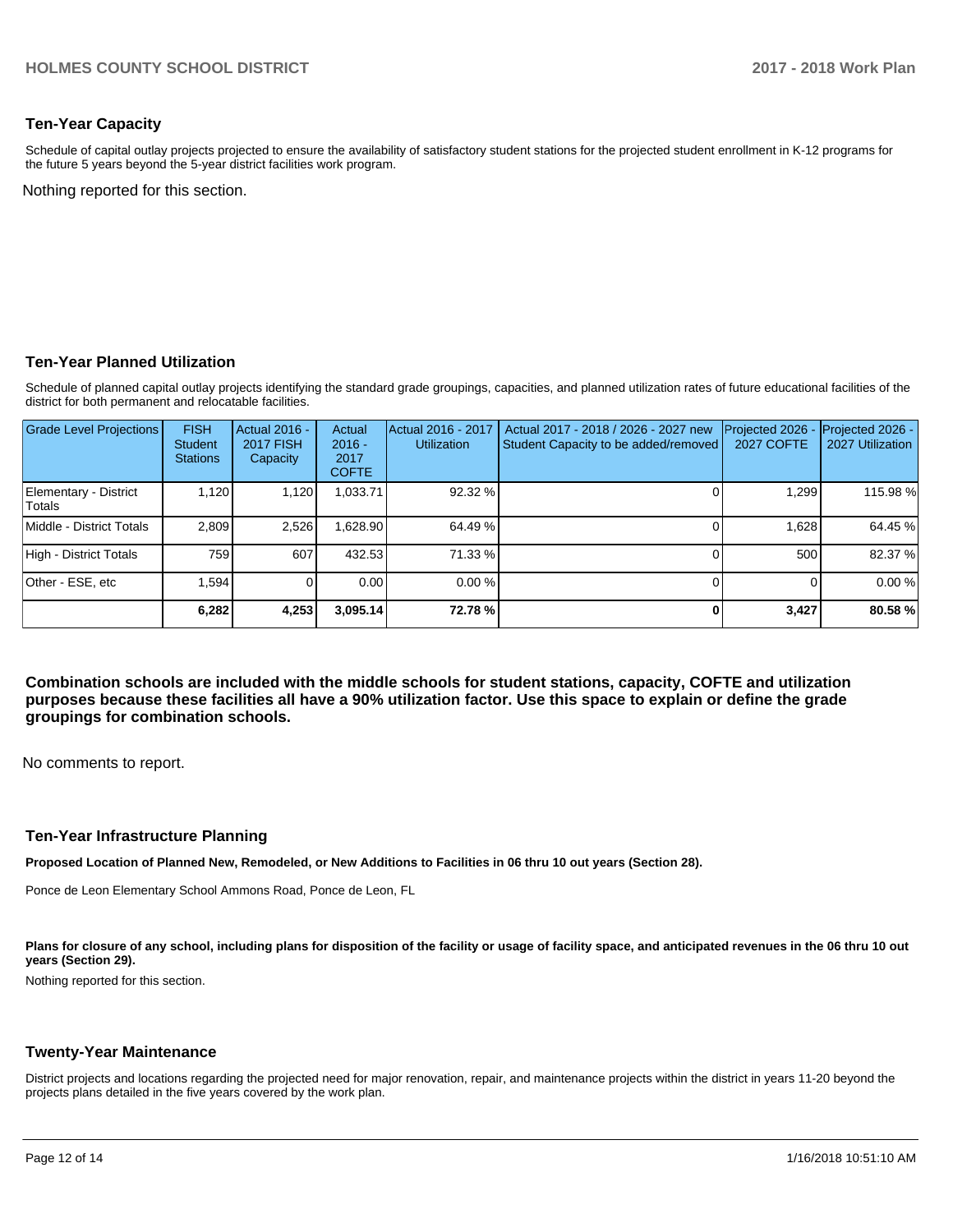Nothing reported for this section.

## **Twenty-Year Capacity**

Schedule of capital outlay projects projected to ensure the availability of satisfactory student stations for the projected student enrollment in K-12 programs for the future 11-20 years beyond the 5-year district facilities work program.

Nothing reported for this section.

## **Twenty-Year Planned Utilization**

Schedule of planned capital outlay projects identifying the standard grade groupings, capacities, and planned utilization rates of future educational facilities of the district for both permanent and relocatable facilities.

| Grade Level Projections          | <b>FISH</b><br><b>Student</b><br><b>Stations</b> | Actual 2016 -<br><b>2017 FISH</b><br>Capacity | Actual<br>$2016 -$<br>2017<br><b>COFTE</b> | Actual 2016 - 2017<br><b>Utilization</b> | Actual 2017 - 2018 / 2036 - 2037 new<br>Student Capacity to be added/removed | Projected 2036 -<br>2037 COFTE | Projected 2036 -<br>2037 Utilization |
|----------------------------------|--------------------------------------------------|-----------------------------------------------|--------------------------------------------|------------------------------------------|------------------------------------------------------------------------------|--------------------------------|--------------------------------------|
| Elementary - District<br>lTotals | 1.120                                            | 1,120                                         | 1,033.71                                   | 92.32 %                                  |                                                                              | 1,300                          | 116.07%                              |
| Middle - District Totals         | 2.809                                            | 2,526                                         | .628.90                                    | 64.49 %                                  |                                                                              | 1.900                          | 75.22 %                              |
| High - District Totals           | 7591                                             | 607                                           | 432.53                                     | 71.33 %                                  |                                                                              | 700                            | 115.32 %                             |
| Other - ESE, etc                 | 1.594                                            |                                               | 0.00                                       | 0.00%                                    |                                                                              |                                | 0.00%                                |
|                                  | 6,282                                            | 4,253                                         | 3,095.14                                   | 72.78%                                   |                                                                              | 3,900                          | 91.70 %                              |

**Combination schools are included with the middle schools for student stations, capacity, COFTE and utilization purposes because these facilities all have a 90% utilization factor. Use this space to explain or define the grade groupings for combination schools.** 

No comments to report.

**Twenty-Year Infrastructure Planning**